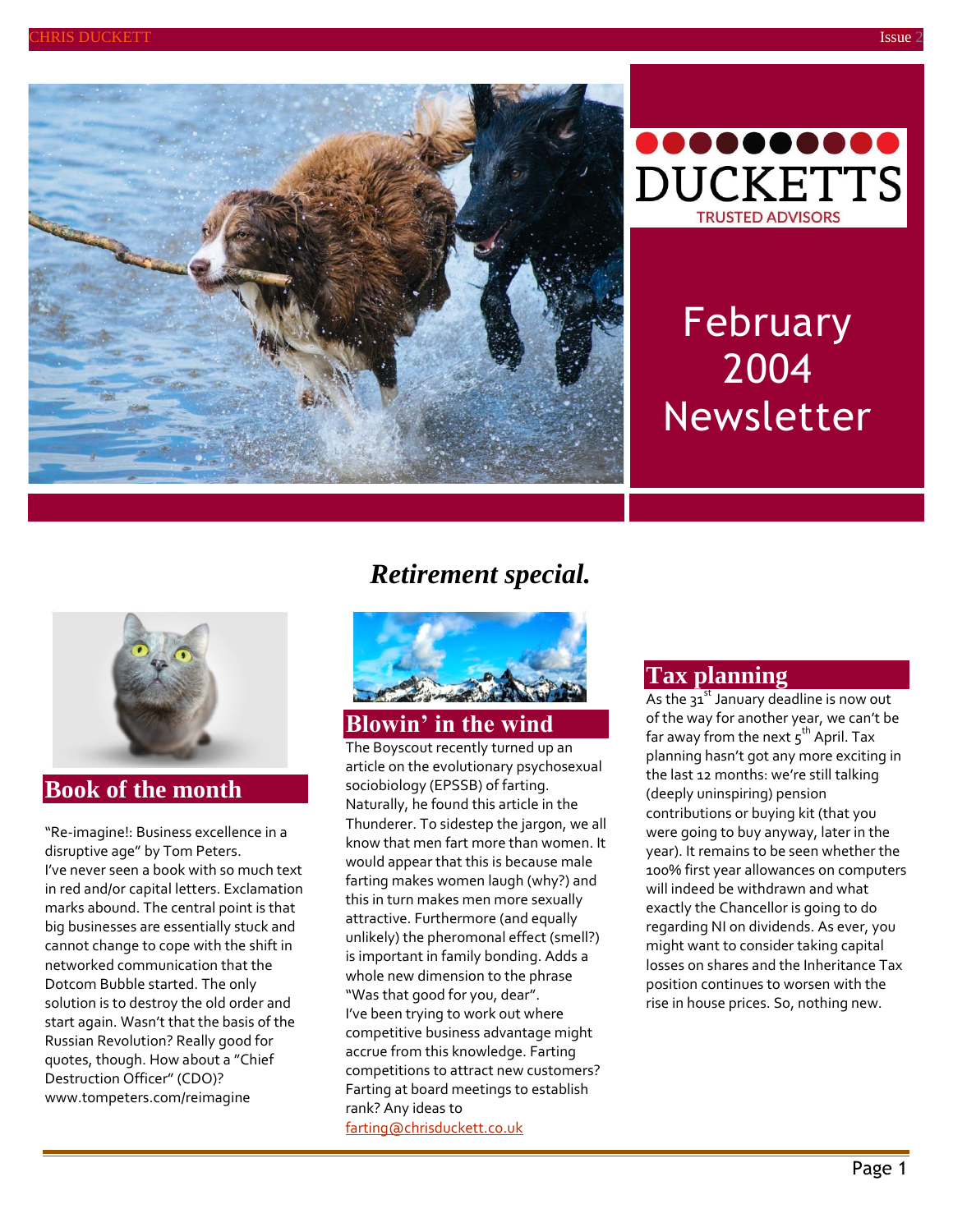### **Boob job**

In a pathetic attempt to make Accountancy magazine remotely interesting, they ran a piece on plastic surgery, thereby including a picture of Pamela Anderson in an enlarged state. Well, it makes a change from short, fat, bald middle aged blokes in suits. The key point is whether such enhancements could be paid for by the employer and where the benefit in kind would fall. I'm all of a quiver. Sod the tax. Comments to the Professional Standards Officer on [bigboobs@chrisduckett.co.uk](mailto:bigboobs@chrisduckett.co.uk)

## **Understanding job satisfaction**

The government would have us believe that getting the "work/life balance" right is all about spending less time at work. Working smarter not harder. However, a lot of research has been done in this area and the results are as amusing as you would expect. Most significantly, 30% of the tendency to work long hours is genetic. The other 70% seems to be something to do with self-esteem and culture. In other words, people work long hours cause they want to, not cause they have to. Unless they work for me, that is.

## **Spot of bluejacking?**

Bluetooth is the technology that connects various bits of mobile kit together over short distance. For instance, a mobile phone to a wireless headset. So, if the bluetooth system is enabled on your phone, you can be sent unsolicited messages. The obvious example would be walking past a shop and getting details of special offers appear on your phone. Doesn't seem that sinister to me.



## **Profiting from customer fun**

We all live in fear of being bad-mouthed by customers when something goes wrong, but we really ought to be concentrating on making the customer experience more memorable ("fun" even?). Clearly, not all experiences have to be fun (e.g. buying petrol), so it's important to distinguish between types of shoppers/customers:

- Habitual shoppers rely on long standing preferences, are loyal to key brands and use the same outlets on a regular basis
- High-value deal seekers rely on friends and sales assistants to look for the best possible price
- Variety-loving shoppers are shopping for fun, checking out different shops and also make impulse purchases
- High-involvement shoppers plan their purchases based on clear needs and require lots of information

Never get between your customers and the way they want to shop?

#### **Bullying at work**

Bullying at school gets plenty of press, but the issue of bullying at work is now getting more attention. Of course, bullying can only occur between 2 people of the same sex. If the sexes are different, it's sexual harassment. [My Dad was always the Sexual Harassment Officer at his place: you had to sit on his knee to tell him about it.] Anyway, I'm not sure I really understand the difference between the usual manipulative maneuvering that counts as management and bullying. Surely, punishment and fear are normal tactics to keep everybody on their toes? It would appear not. The National Workplace Bullying Advice Line indicates that female bullies are reported in over half of all cases with government and voluntary sectors accounting for twice as many cases as the private sector. Women bullies are usually described as "devious, deceptive, manipulative and charming(?)" whereas male bullies are "aggressive and harassing". No surprises there, then. Incidentally (alarmingly?), I found this piece in The Dentist magazine. Could we report the Inland Revenue and Custom & Excise to the helpline? Perhaps extortion doesn't count [www.bullyonline.org.uk](http://www.bullyonline.org.uk/)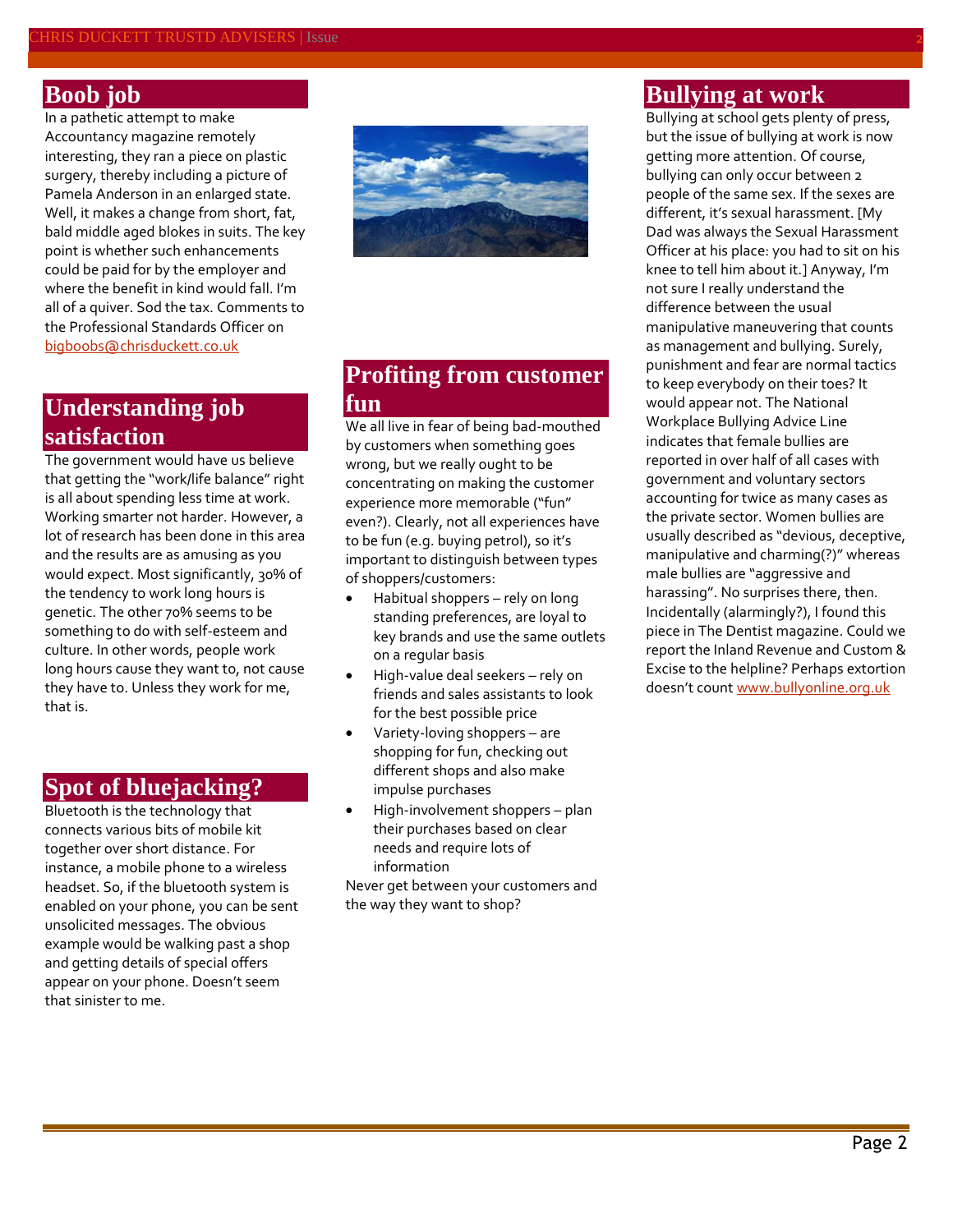#### **Managing your boss**

One of the key management skills is to be able to manage upstream as well (if not better) than downstream. This is frequently termed "communicating with your sponsors" or "brown-nosing" to the less refined. The seminal article on the subject appeared in the Harvard Business Review in 1990 (Gabarro & Kotter) and included the classic line "After all, bosses are only human". But, with the benefit of 14 years' hindsight, we now know that some are more human than others. The article includes a good story from the 1970s: Frank Gibbons was a genius in his industry and by 1973 he had become Director of Manufacturing in the second largest player in that industry. However, Gibbons was not good with people and his MD knew this and made sure that the people reporting to Gibbons could compensate for him. In 1975, Philip Bonnevie was promoted into one of the roles reporting to Gibbons. He had an excellent track record and a reputation for being good with people. Unfortunately, the MD hadn't noticed that Bonnevie had always had good bosses.

Fourteen months later, Bonnevie was fired and the company reported its first net loss for 7 years. During this period, the company was bringing out a major new product (requiring careful coordination of the various different departments) and the process was hampered by a series of misunderstandings between Gibbons and Bonnevie. Planning went awry. A new plant was built that could not produce the new product at the right specification in the right volumes at the right price. Gibbons didn't have any problems with his other subordinates. So, it was Bonnevie's failure to manage his boss that caused the problem. The answer, put simply, is to appreciate your boss's work style and make sure

you understand what he means by what he says. Simple, but not always easy. The full article is reprint 93306 from [www.hbr.org](http://www.hbr.org/)

#### **Age, please**

We've been getting used to the idea that the population is getting older for quite some time. The focus has been on pensions: not enough young people paying their stamp to fund state pension to the retired. The government even responded by introducing stakeholder pensions (and the national lottery) to make everybody join in. What applies in the public sector must also be relevant to the private sector. Older people require more health care and, for example, the makers of artificial knees are getting really excited about the potential for increased demand. However, the downside is that there is going to be a real shortage of young people in all industries. The "war for talent" must intensify. The obvious solution is to keep everybody at work longer. [Experience is a much underrated virtue?] Indeed, the majority of those who retire at 50 (mostly bank managers?) carry on working anyway. The post-war baby boom is (variably) defined as including those born between 1945 and 1964. The leading edge therefore hits 60 next year. Most training and recruitment is aimed at the young. Something's got to give. Employee a granny today? Do you have a strategy for dealing with older customers? Let the Boyscout help you across the road? Etc

## **Audit limit**

They keep moving the goalposts. The £5.6m threshold now applies for accounting periods ending after 31st March 2004.

#### **Proper, serious business**

If anybody thinks the tone of this newsletter is not serious enough, would they please read "The future of competition: co-creating unique value with customers" (by CK Prahalad & Venkat Ramaswamy) and tell me what it says.

#### **Disclaimer**

Uncertainty is the only thing to be sure of. If you don't like change, you're going to like irrelevance even less.